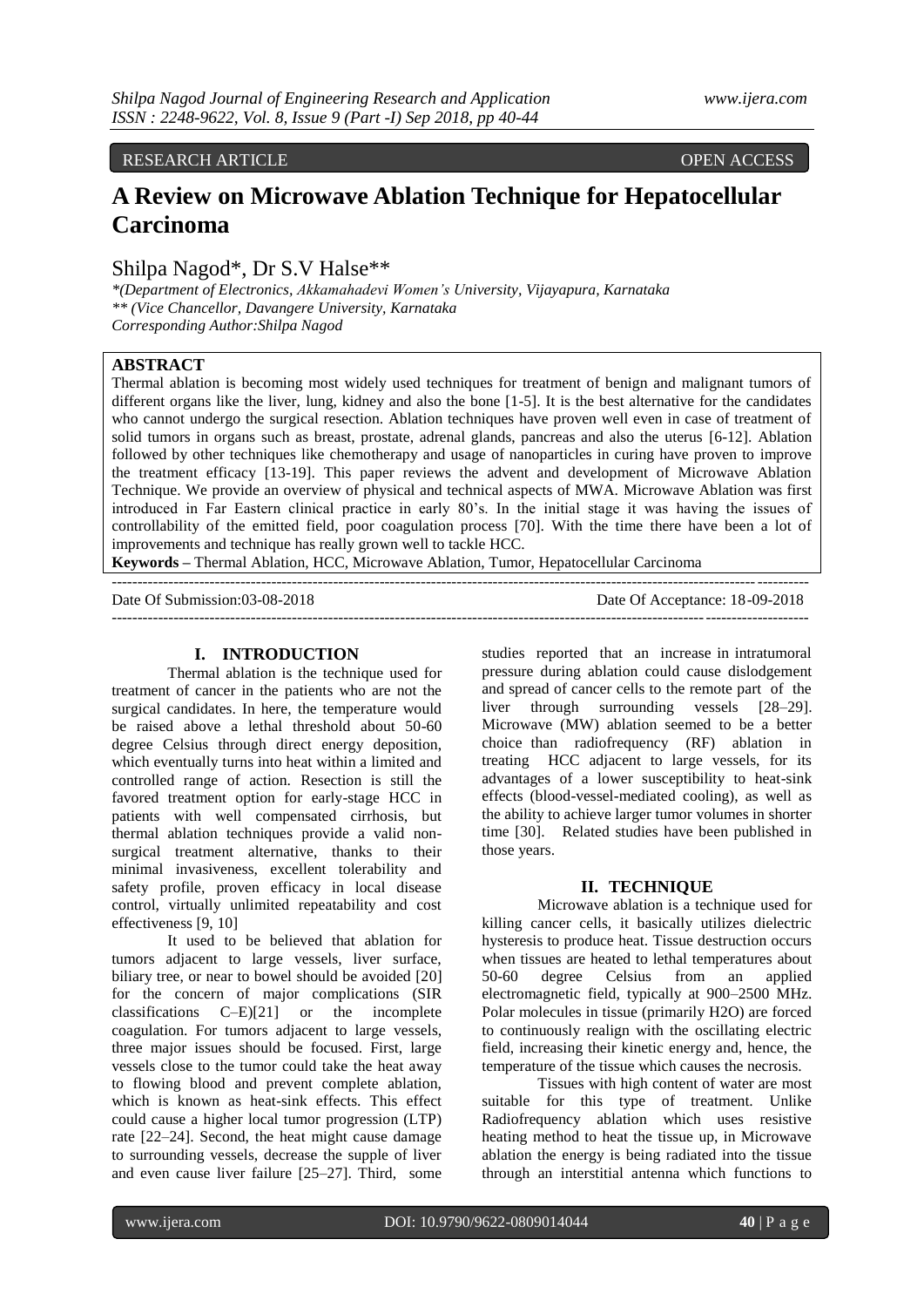couple the energy from the source point to the tissue which is being targeted for the process of necrosis. Microwaves are capable of propagating through and effectively heating many types of tissue, even those with low electrical conductivity, high impedance, or low thermal conductivity [31-37]

## **III. KEY COMPONENTS OF A MICROWAVE SYSTEM**

The basic microwave system consists of three components: a generator, a power distribution system, and antennas. Due to shaft heating caused by reflected power, a cooling system is a crucial component of most microwave antennas. Power is generated using either magnetron or solid state sources. Microwave generator output can be controlled relatively independent of the tissue type; the impedance spikes or reduced power output characteristic of RF ablation in high impedance tissues are not encountered in microwave ablation. Generator frequencies are generally either 915 MHz or 2.45 GHz [38, 39, 40–47]

Distribution of electromagnetic energy from the generator to the antenna is most commonly accomplished through a coaxial transmission line. Coaxial cables have excellent propagation characteristics, but as cable diameter decreases, power loss (and associated cable heating) increases. Thus, there is a limit to how small and flexible the cables can be without resulting in dangerous cable heating [48]

Microwave antenna design is a balance of power efficiency, tissue heating pattern, and antenna diameter with design tradeoffs necessary to produce a specific desired result. The ablation zone size and shape produced by any antenna in live tissue depends on the antenna design, tissue type (taking into account the changes in the tissue properties during the ablation), thermal conduction from the active heating zone, and thermal sinks caused by nearby structures such as blood vessels.

## **IV. MWA FOR HEPATOCELLULAR CARCINOMA**

The liver is a vascular solid organ with an abundance of large vessels creating the potential for heat sink effects. Microwaves appear to be more apt to overcome perfusion and large heat sinks than other heat based ablation modalities [49, 50-53]. Microwave energy has been shown to ablate tissue up to and around large hepatic vessels measuring up to 10 mm and creates larger zones of ablation in high perfusion areas [49, 52–53]. High perfusion rates in hepatic vessels greater than 3 mm limits the effectiveness of radiofrequency ablation, and has been shown to be an independent predictor of incomplete tumor destruction [54]. The decreased susceptibility to vascular cooling has been studied and confirmed in preclinical studies.

Clinically, even with early-generation microwave ablation systems, microwave ablation has already been shown in several studies to have equal effectiveness, safety and survival with shorter ablation times when compared to RF ablation for the treatment of small hepatocellular carcinomas [55, 56, 57].More recent studies with newer microwave systems have re-demonstrated the efficacy of microwave ablation in the liver [55, 58–62]. In addition, preclinical data has suggested that microwaves, particularly with the use of multiple applicators, may be effective in the treatment of larger tumors (> 3cm) [63-64, 65, 66]. Tumors over 3 cm have historically been problematic for radiofrequency ablation, with a significantly increased risk of local tumor progression [67–69]. However, the larger ablation zones possible with microwave ablation could potentially make these tumors more consistently treatable. From a practical standpoint, decreased time needed for microwave ablation translates to more efficient use of equipment and personnel and decreased time for patients under general anesthesia, which is routinely used for ablation.

## **V. CONCLUSION**

Microwave tumor ablation is a rapidly growing modality already used to treat early-stage tumors and gaining attention in combination therapies. The predictions of the active heating zone and heating behavior within tissue will give out the better results of microwave ablations. Simulation studies with deeper understanding have led to reduced costs and improved efficiency. Computational and experimental studies have helped optimize the design of microwave antennas, generators and techniques, facilitating clinical translation and further adoption into clinics worldwide. The simultaneous development of modeling and validation will lead to better integration of patient-specific, interactive models that can change how ablation procedures are performed in the future leading to a better treatment and improved quality of patient's life.

#### **REFERENCES**

- [1]. De Lope CR, Tremosini S, Forner A, Reig M, Bruix, J. Management of HCC, J. Hepatol. 2012; 56(Suppl 1):S75–87.
- [2]. Belghiti J, Carr BI, Greig PD, Lencioni R, Poon RT. Treatment before liver transplantation for HCC. Ann Surg Oncol. Apr; 2008 15(4):993–1000.
- [3]. Brace CL. Radiofrequency and microwave ablation of the liver, lung, kidney, and bone: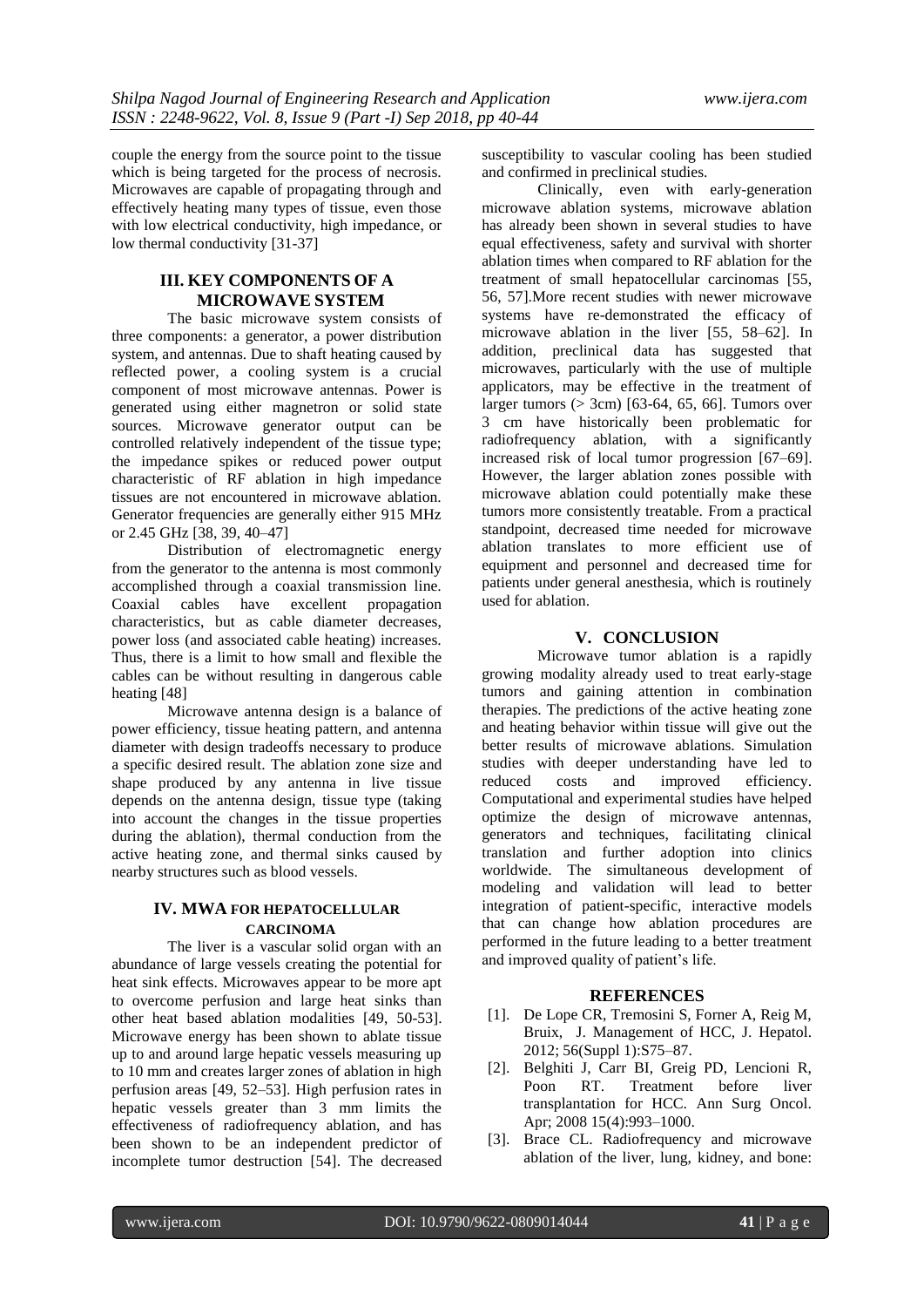what are thedifferences? Curr Probl Diagn Radiol. 2009; 38(3):135–43.

- [4]. Gervais DA, Arellano RS, Mueller P. Percutaneous ablation of kidney tumors in nonsurgical candidates. Oncology (Williston Park). 2005; 19(11 Suppl 4):6–11.
- [5]. Pusceddu C, Sotgia B, Fele RM, Melis L. Treatment of Bone Metastases with Microwave Thermal Ablation. J Vasc Interv Radiol. Nov 29.2012
- [6]. Tanaka T, Westphal S, Isfort P, Braunschweig T, Penzkofer T, Bruners P, Microwave ablation compared with radiofrequency ablation for breast tissue in an ex vivo bovine udder model. Cardiovasc Intervent Radiol. Aug; 2012 35(4):914–20.
- [7]. Zhou W, Zha X, Liu X, Ding Q, Chen L, Ni Y, US-guided percutaneous microwave coagulation of small breast cancers: a clinical study. Radiology. May; 2012 263(2):364–73.
- [8]. Montorsi F, Guazzoni G, Colombo R, Galli L, Bergamaschi F, Rigatti P. Transrectal microwave hyperthermia for advanced prostate cancer: long-term clinical results. J Urol. 1992; 148: 342–5.
- [9]. Li X, Fan W, Zhang L, Zhao M, Huang Z, Li W, et al. CT-guided percutaneous microwave ablation of adrenal malignant carcinoma: preliminary results. J of Cancer. Nov 15; 2011 117(22):5182–8.
- [10]. Carrafiello G, Laganà D, Mangini M, Fontana F, Dionigi G, Boni L, Microwave tumors ablation: principles, clinical applications and review of preliminary experiences. Int J Surg. 2008; 6(Suppl 1):S65–69.
- [11]. Kanaoka Y, Hirai K, Ishiko O. Microwave endometrial ablation for an enlarged uterus. Arch Gynecol Obstet. 2003; 269(1):30–2.
- [12]. Tawfeek S, Sharp N. Successful microwave endometrial ablation (MEA) in uterus didelphys. J Obstet Gynaecol. 2006; 26(6):582–3.
- [13]. Rojas-Chapana JA, Correa-Duarte MA, Zhifeng R, Krysztof K, Giersig M. Enhanced Introduction of Gold Nanoparticles into Vital Acidothiobacillus ferrooxidans by Carbon Nanotube-based Microwave Electroporation. Nano Lett. 2004; 4:985–8.
- [14]. Sazgarnia A, Taheri AR, Soudmand S, Parizi AJ, Rajabi O, Darbandi MS. Antiparasitic effects of gold nanoparticles with microwave radiation on promastigots and amastigotes of Leishmania major. Int J Hyperthermia. 2013; 29(1):79–86.
- [15]. Manthe RL, Foy SP, Krishnamurthy N, Sharma B, Labhasetwar V. Tumor ablation and nanotechnology. Mol. Pharm. Dec 6; 2010 7(6):1880–98.
- [16]. Ahmed M, Moussa M, Goldberg SN. Synergy in cancer treatment between liposomal chemotherapeutics and thermal ablation. Chem. Phys. Lipids. May; 2012 165(4):424– 37.
- [17]. Wallen CA, Michaelson SM. Proceedings: Microwave-induced hyperthermia as an adjuvant to cancer therapy. J Microw Power. Jun; 1976 11(2):175–6.
- [18]. Ahmed M, Moussa M, Goldberg SN. Synergy in cancer treatment between liposomal chemotherapeutics and thermal ablation. Chem. Phys. Lipids. May; 2012 165(4):424– 37.
- [19]. Ghahremani FH, Sazgarnia A, Bahreyni-Toosi MH, Rajabi O, Aledavood A. Efficacy ofmicrowave hyperthermia and chemotherapy in the presence of gold nanoparticles: an in vitro study on osteosarcoma. Int J Hyperthermia. 2011; 27(6):625–36.
- [20]. Forner A, Llovet JM, Bruix J. Hepatocellular carcinoma. Lancet 2012; 379: 1245–55.
- [21]. Ahmed M, Solbiati L, Brace CL, Breen DJ, Callstrom MR, Charboneau JW, Chen MH, Choi BI, de Baère T, Dodd GD 3rd, Dupuy DE, Gervais DA, Gianfelice D, et al. Imageguided tumor ablation: standardization of terminology and reporting criteria—a 10 year update. Radiology. 2014; 273:241–60.
- [22]. Berber E, Siperstein A. Local recurrence after laparoscopic radiofrequency ablation of liver tumors: an analysis of 1032 tumors. Ann Surg Oncol.2008; 15:2757–2764.
- [23]. Chiang J, Cristescu M, Lee MH, Moreland A,
- [24]. Hinshaw JL, Lee FT, Brace CL. Effects of Microwave Ablation on Arterial and Venous Vasculature after Treatment of Hepatocellular Carcinoma. Radiology. 2016;281:617-624.
- [25]. Ringe KI, Lutat C, Rieder C, Schenk A, Wacker F, Raatschen HJ. Experimental Evaluation of the Heat Sink Effect in Hepatic Microwave Ablation. PLoS One. 2015;29;10: e0134301.].
- [26]. Metcalfe MS, Mullin EJ, Texler M, Berry DP, Dennison AR, Maddern GJ. The safety and efficacy of radiofrequency and electrolytic ablation created adjacent to large hepatic veins in a porcine model. Eur J Surg Oncol. 2007;33: 662–667.
- [27]. Akahane M, Koga H, Kato N, Yamada H, Uozumi K, Tateishi R, Teratani T, Shiina S, Ohtomo K. Complications of percutaneous radiofrequency ablation for hepatocellular carcinoma: imaging spectrum and management. RadioGraphics 2005;25: S57– S68.
- [28]. Livraghi T, Meloni F, Solbiati L, Zanus G; Collaborative Italian Group using AMICA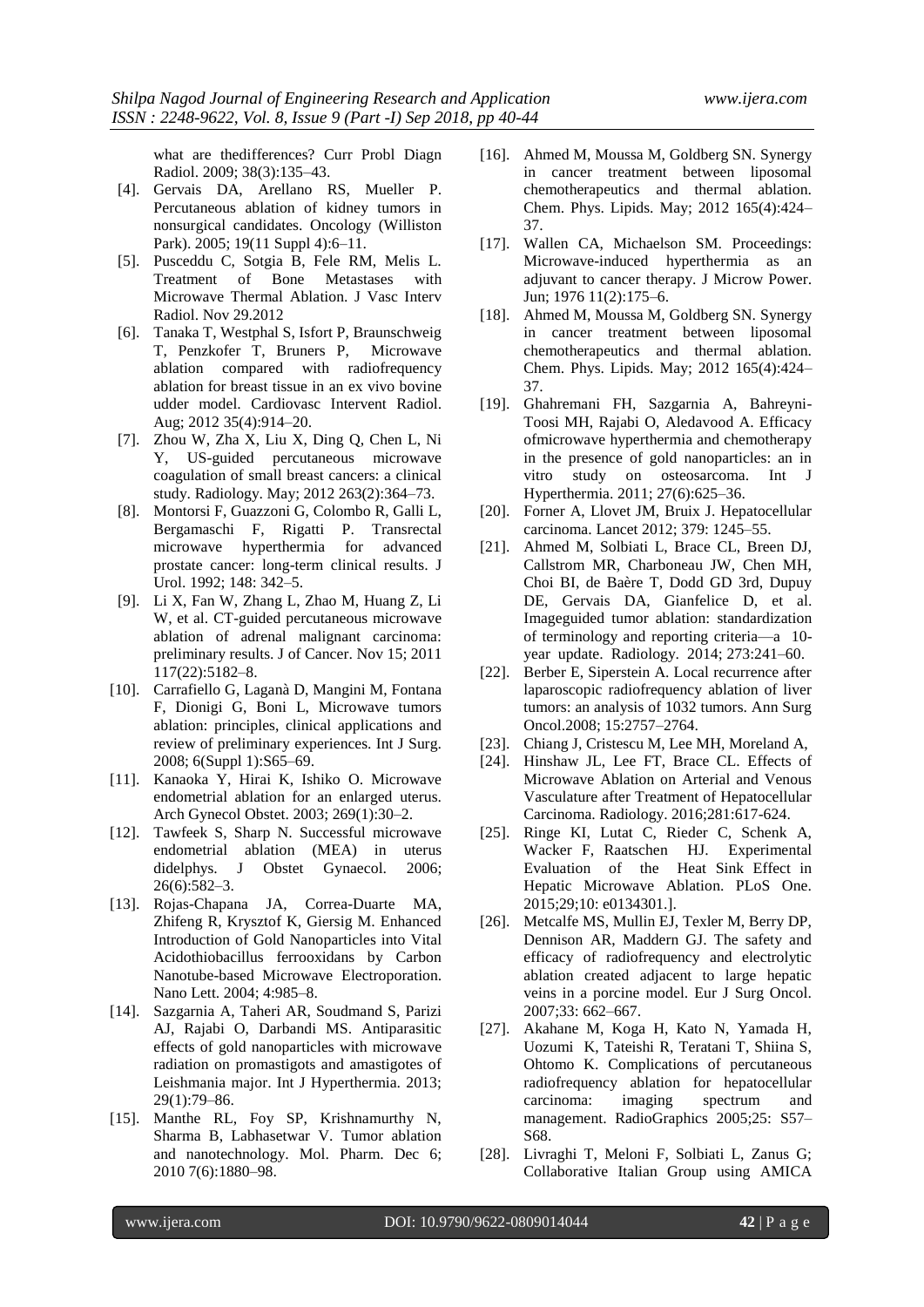system. Complications of microwave ablation for liver tumors: results of a multicenter study. Cardiovasc Intervent Radiol 2012;35: 868–874.

- [29]. Mori Y, Tamai H, Shingaki N, Moribata K, Shiraki T, Deguchi H, Ueda K, Enomoto S, Magari H, Inoue I, Maekita T, Iguchi M, Yanaoka K. Diffuse intrahepatic recurrence after percutaneous radiofrequency ablation for solitary and small hepatocellular carcinoma. Hepatol Int 2009; 3:509–515.
- [30]. Kotoh K, Nakamuta M, Morizono S, Kohjima M, Arimura E, Fukushima M, Enjoji M, Sakai H, Nawata H. A multistep, incremental expansion method for radio frequency ablation: optimization of the procedure to prevent increases in intratumor pressure and to reduce the ablation time. Liver
- [31]. Int 2005;25: 542–547.
- [32]. Liang P, Yu J, Lu MD, Dong BW, Yu XL, Zhou XD, Hu B, Xie MX, Cheng W, He W, Jia JW, Lu GR. Practice guidelines for ultrasound-guided percutaneous microwave ablation for hepatic malignancy. World J Gastroenterol. 2013 7;19: 5430-8.
- [33]. Duck, F. Physical Properties of Tissue: A Comprehensive Reference Book. London: Academic Press; 1990; 11. Abbas G, Schuchert MJ, Pennathur A, Gilbert S, Luketich JD. Ablative treatments for lung tumors:radiofrequency ablation, stereotactic radiosurgery, and microwave ablation. Thorac Surg Clin.2007; 17(2):261–271.
- [34]. Brace CL, Hinshaw JL, Laeseke PF, Sampson LA, Lee FT Jr. Pulmonary thermal ablation:comparison of radiofrequency and microwave devices by using gross pathologic and CT findings in a swine model. Radiology. 2009; 251(3):705–711.
- [35]. Carrafiello G, Lagana D, Pellegrino C, et al. Percutaneous imaging-guided ablation therapies in the treatment of symptomatic bone metastases: preliminary experience. Radiol Med. 2009; 114(4): 608–625.
- [36]. Moser T, Buy X, Goyault G, Tok CH, Irani F, Gangi A. [Image-guided ablation of bone tumors: review of current techniques]. J Radiol. 2008; 89(4):461–471.
- [37]. Simon CJ, Dupuy DE. Percutaneous minimally invasive therapies in the treatment of bone tumors: thermal ablation. Semin Musculoskelet Radiol. 2006; 10(2):137–144.
- [38]. Wasser EJ, Dupuy DE. Microwave ablation in the treatment of primary lung tumors. Semin Respir Crit Care Med. 2008; 29(4):384–394.
- [39]. Wolf FJ, Grand DJ, Machan JT, Dipetrillo TA, Mayo-Smith WW, Dupuy DE. Microwave ablation of lung malignancies:

effectiveness, CT findings, and safety in 50 patients. Radiology. 2008; 247(3):871–879.

- [40]. Brace CL. Microwave ablation technology: what every user should know. Curr Probl Diagn Radiol.2009; 38(2):61–67.
- [41]. Hines-Peralta AU, Pirani N, Clegg P, et al. Microwave ablation: results with a 2.45-GHz applicator in ex vivo bovine and in vivo porcine liver. Radiology. 2006; 239(1):94– 102.
- [42]. Oshima F, Yamakado K, Nakatsuka A, Takaki H, Makita M, Takeda K. Simultaneous microwaveablation using multiple antennas in explanted bovine livers: relationship between ablative zone and antenna. Radiat Med. 2008; 26(7):408–414
- [43]. Strickland AD, Clegg PJ, Cronin NJ, et al. Experimental study of large-volume microwave ablation in the liver. Br J Surg. 2002; 89(8):1003–1007.
- [44]. Longo I, Gentili GB, Cerretelli M, Tosoratti N. A coaxial antenna with miniaturized choke for minimally invasive interstitial heating. IEEE Trans Biomed Eng. 2003; 50(1):82–88.
- [45]. Simon CJ, Dupuy DE, Iannitti DA, et al. Intraoperative triple antenna hepatic microwave ablation. AJR Am J Roentgenol. 2006; 187(4):W333–W340.
- [46]. Kuang M, Lu MD, Xie XY, et al. Liver cancer: increased microwave delivery to ablation zone withcooled-shaft antenna- experimental and clinical studies. Radiology. 2007; 242(3):914–924.
- [47]. Liang P, Wang Y. Microwave ablation of hepatocellular carcinoma. Oncology. 2007; 72(Suppl 1):124–131.
- [48]. Hope WW, Schmelzer TM, Newcomb WL, et al. Guidelines for power and time variables for microwave ablation in a porcine liver. J Gastrointest Surg. 2008; 12(3):463–467.
- [49]. Martin RC, Scoggins CR, McMasters KM. Microwave hepatic ablation: initial experience of safety and efficacy. J Surg Oncol. 2007; 96(6):481–486.
- [50]. Brace CL. Microwave ablation technology: what every user should know. Curr Probl Diagn Radiol.2009; 38(2):61–67
- [51]. Brace CL, Laeseke PF, Sampson LA, Frey TM, van der Weide DW, Lee FT Jr. Microwave ablation with a single small-gauge triaxial antenna: in vivo porcine liver model. Radiology. 2007; 242(2):435–440
- [52]. Yang D, Converse MC, Mahvi DM, Webster JG. Measurement and analysis of tissue temperature during microwave liver ablation. IEEE Trans Biomed Eng. 2007; 54(1):150– 155